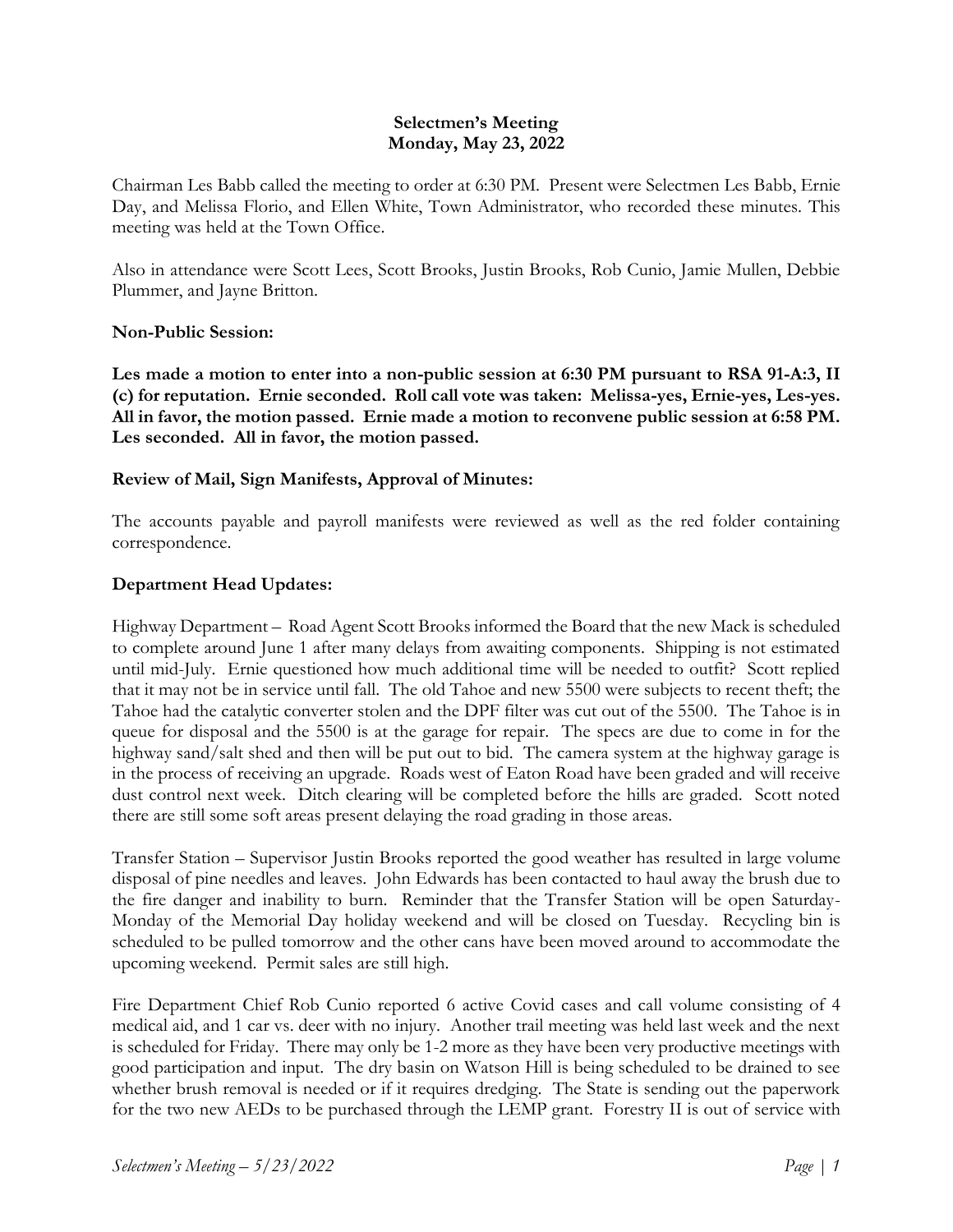brake fluid leak; the booster is leaking back into the cab. The brake and training lines are be replaced. May call volume is up with over 30-calls for service.

Police Department – Chief Jamie Mullen reported the new cruiser will not be finished up at NEVO until the end of June. The cruiser is being used to attend meetings and for very limited use only until it is fully outfitted. Many pending cases are being heard and Jamie expressed his appreciation for the support of the County Attorney. Officer Diaz is applying for a grant to obtain another radio and AED. Jamie discussed an incident with a self-reported accident that Rob took in. The department remains down one officer due to illness. Ernie questioned if the missing person has been located. Jamie responded that they are still unfound although a considerable amount of time and effort has been given in trying to locate him.

Town Office – Administrator Ellen White reported property tax bills went out around the  $16<sup>th</sup>$ . Payments have been coming in steadily and many phone calls are being fielded regarding ownership and address updates. Preparation for the audit that started today has been the primary focus. In the absence of Building Inspector Dave Senecal this week, **Zoning Officer Gary Williams requested permission to step in and issue any necessary permits and conduct inspections. The Board was in favor of this. Les reiterated that Gary can call with any questions.**

# **Appointments:**

*Don Johnson re: State Primary and General Elections Planning* - Don reported the State Primary is on September 13 and the General Election is on November 8. He requested input on the polling location. Don's recommendation is to use the Town Hall unless extenuating circumstances present the need to relocated. The school is noted to be a great venue although it is difficult to move everything over from the Town Hall. Discussion ensued. **All were in agreement to proceed with the Town Hall as the polling location for both elections.** Don announced the polls will be open from 8 am to 7 pm. He will be requesting assistance from Mark McKinley for setup. Don will fine tune the details and will report back as it gets closer to the State Primary.

# **Old / New Business / Discussion:**

*Open/Review Bids Received – 2016 Ford F-550* – Ernie announced the opening of the bids received. Results are as follows:

| Town of Hiram | \$15,000 |
|---------------|----------|
| Les Babb      | \$7,100  |

Les stated his offer was based on what additional cost he would have to pay to outfit the vehicle for plow use. Scott Brooks stated that the high offer is where he figured it would be and he was surprised there was an offer of \$24,000 in trade value; the mileage is work mileage and a new truck would be in the \$50-60k range for cab and chassis. Les discussed the limited availability of new vehicles. Ernie had reached out to a few potential buyers but did not hear back. **Ernie made a motion to sell the truck to the Town of Hiram for \$15,000. Melissa seconded stating there is no longer an option for trade. All in favor, the motion passed.**

*Open/Review Bids Received - Crushing* – Les announced one bid has been received from Northeast Earth Mechanics. Scott solicited the RFP to three vendors: Northeast Earth, Ambrose and John Neville.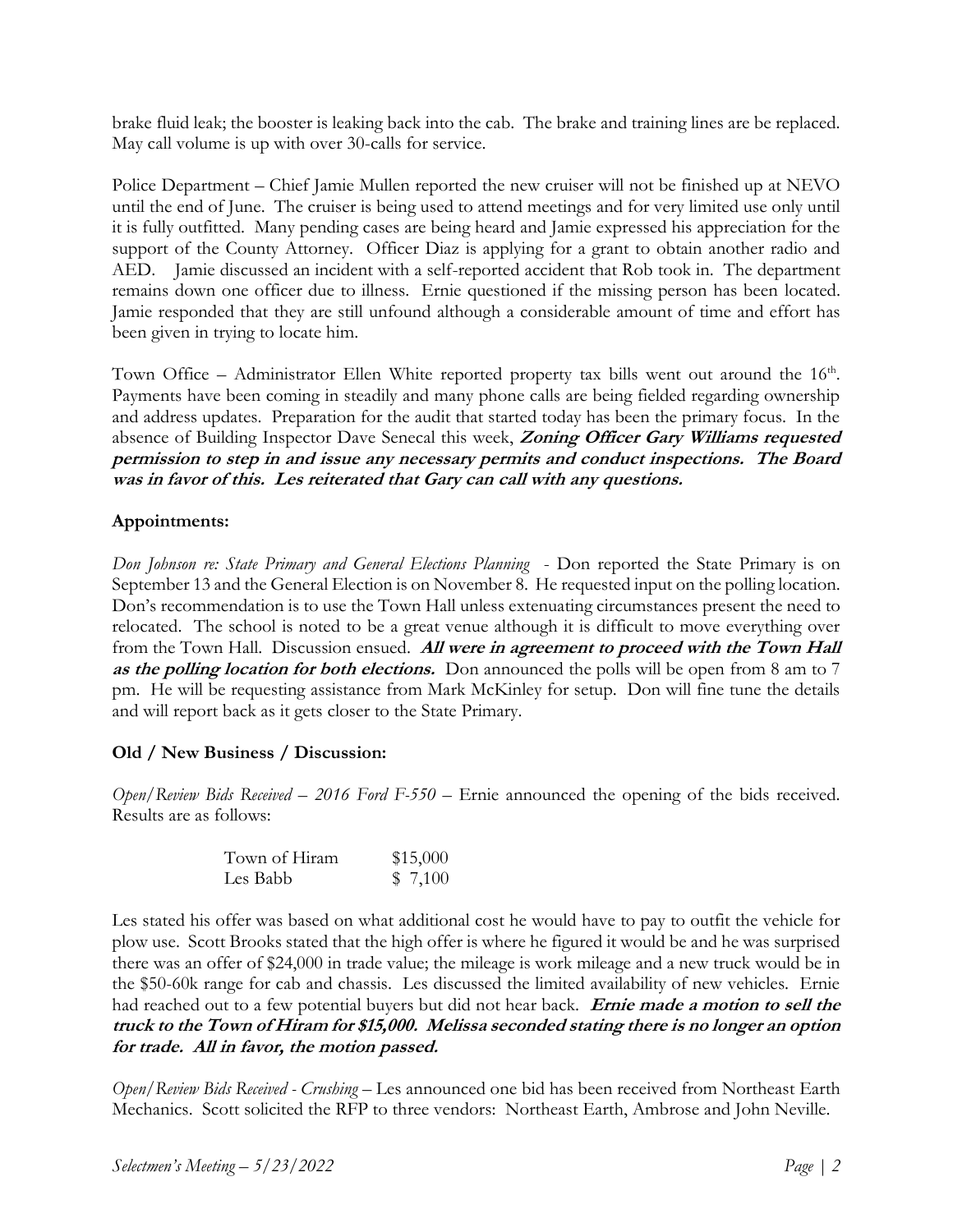Result is as follows:

| Northeast Earth | $\frac{3}{4}$ " gravel @ \$8.80/unit | \$26,640 |
|-----------------|--------------------------------------|----------|
|                 | 4" gravel $\omega$ 5.88/unit         | \$17,640 |
|                 | 5" minus RIP RAP $@10.88/$ unit      | \$2,176  |
|                 | Total                                | \$46,456 |

The Town Report was reviewed for the amount raised by Warrant Article which was in the amount of \$40,700. Scott stated the  $\frac{3}{4}$ " is \$2.80 more than he estimated but this is a result of fuel and steel prices driving the increase. There is no money saved by buying the gravel and having it hauled. Scott estimates it will \$12-13 per yard to purchase. Ernie questioned where the additional \$5,756 will come from? Scott responded that he can reduce quantities or can use the summer maintenance budget line to offset the difference. **Les made a motion to award the contract to Northeast Earth and further to authorize the Road Agent to use the summer gravel budget to make up the difference. Melissa seconded. All in favor, the motion passed.**

## **Public Input:**

Debbie Plummer discussed her concern with patrons using the Transfer Station without a valid permit. She stated that she has been witnessing it now for awhile and it is frustrating. The cost is inexpensive for trash removal at \$10/year. She offered to volunteer to get license plate numbers of violators or another way she can assist to make it right. Ernie explained that the pandemic was a factor in the rules loosening up because they did not want the attendants interacting with the public to sell the permits so they were honored through the end of the year, past the May expiration. Now permits expire at the end of December so there is a transition phase. Debbie stated that she understands how busy the staff can be and it is difficult to monitor every car coming through. Discussion on enforcement and a change to the layout of the Transfer Station including a one-way in, one-way out with attendant monitoring vehicles entering – no permit, no dumping. Jamie stated it is a trespass issue without a valid permit but also that there are more important matters the police department should be attending to. Justin stated that scales may need to be considered in the future and he does not want to encourage police action. He would like to avoid implementing any changes in the summer when they are busiest. He will work on educating until a redesign can be accomplished. Debbie offered her time over the holiday weekend to collect some data on the number of vehicles entering without a valid sticker. No interaction is desired, just surveying so she can report the data back to the Selectmen. Justin and the Selectmen were in favor. Melissa stated an email was received from another taxpayer stating similar concerns to what Ms. Plummer has voiced.

### **Old / New Business / Discussion Continued:**

*Review Transfer Station Ordinance/Policies* - A letter received from town counsel following their review of the ordinance was discussed. Suggested clarification was recommended as was a increase in the potential fines of up to \$3,000.

Justin would like to consult with Scott Brooks regarding new traffic configuration. Needs include power, relocation of brush storage, etc. and verification of boundary lines. Scott suggested the berm of gravel be relocated to open up area for leaves, mulch, etc. which would open up the lower end.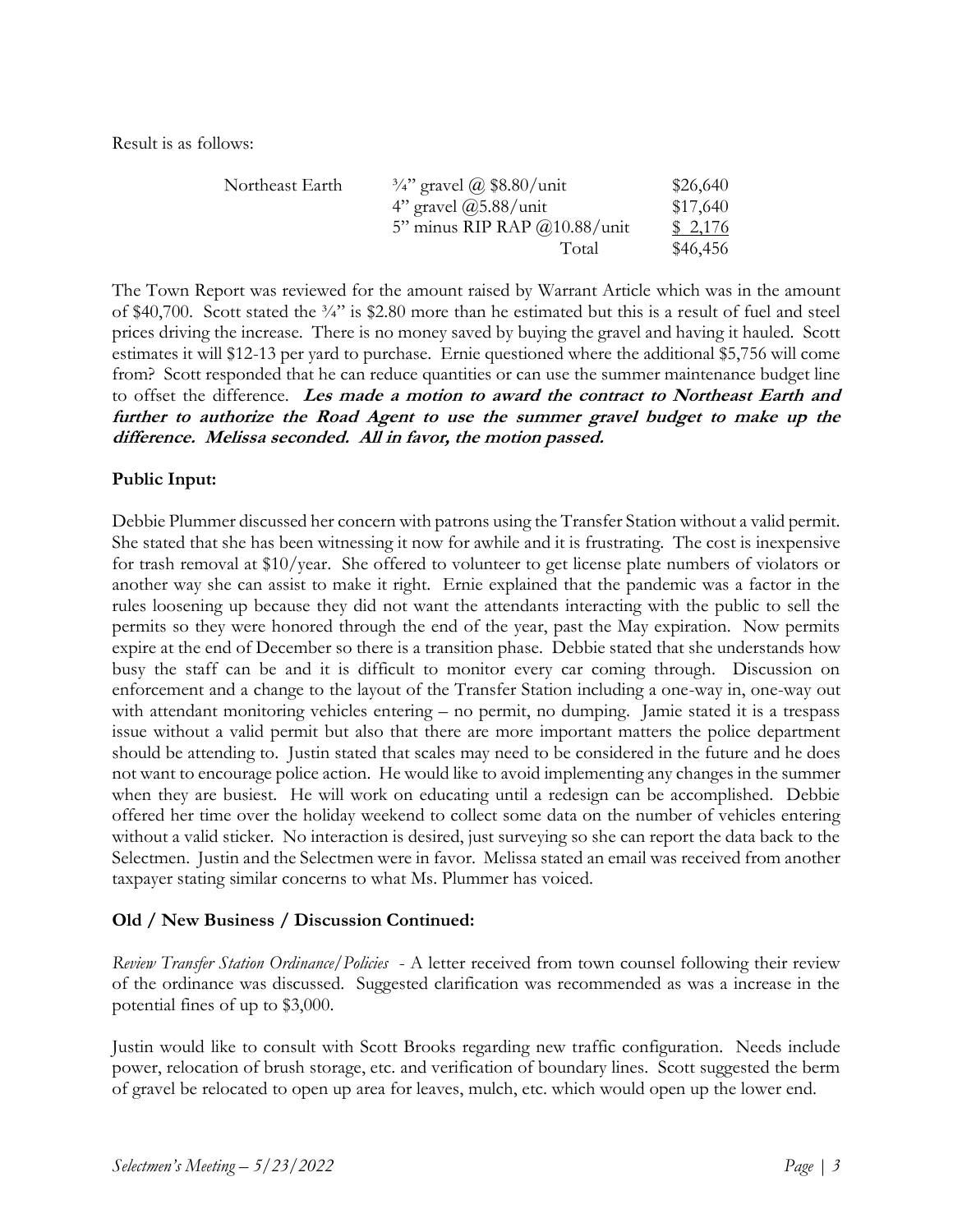Discussion on fee implementation and case load within the court system. Justin stated that he has never had to implement a fine enforcement.

Ellen announced that she emailed with Dianne Battles and confirmed that the campground is providing dumpsters and removal of other items; access to the Transfer Station is unnecessary and will be recommunicated to the campers.

Ellen updated on the status of the State Bridge Aid reimbursement. She will be contacting Mark McConkey for assistance. There is a variance totaling approximately \$12,000 that is holding up reimbursement. Jayne questioned if there is a deadline for the reimbursement to be settled before the fiscal year end?

Discussion on the assembly permit requirements at the Masonic Lodge. An assembly permit is not required for less than 100 people. Ellen will contact Primex to determine applicability based on the buildings use. Ernie suggested Dave Senecal check with a third party to evaluate the structural integrity of the building that has been questioned by Bergeron Technical Services in their recent report to the Town Office Advisory Committee. Melissa is not in favor of allowing anyone to occupy the building until they know more about what the building is up against.

## **Ernie made a motion to have Les sign the audit engagement letter with Vachon Clukay. Melissa seconded. All in favor, the motion passed.**

## **Ernie made a motion to appoint Don Harris to the FAISC at his request. Melissa seconded. All in favor, the motion passed.**

## **Melissa made a motion to appoint Linda Mailhot as an alternate to the FCC as recommended by the FCC. Ernie seconded. All in favor, the motion passed.**

Melissa stated she checked the Secretary of State's website regarding a wedding venue in Eaton and it is registered as a business in Freedom. Contact will be made with the Secretary of State's office.

It was announced that there will be no meeting Monday, May 30<sup>th</sup>. Melissa will be unavailable after Tuesday, 5/31.

Jayne Britton questioned why the EFTPS tax payments come out of the operating account rather than the payroll account? Ellen responded that this can be changed. She further questioned how the tax liens are processed so the are not recording the figure twice. This will be a question addressed with the auditors for response. She is concerned that revenue would be overstated. She updated the Board on opening up better communication between her, the bookkeeper and Ellen. She has a call into NHMA regarding who holds hiring/firing authority for employees. Jamie responded that it lies with the Board of Selectmen except in the instance of the Police Chief. Jayne stated the payroll program does not allow sick and vacation time tracking. Ellen responded that it does and she will reeducate John on how to get it to report correctly. Jayne questioned why we purchase vehicles and equipment through an agency rather than through the state bid process. Les responded that they do use the state bid which awards a specific list of vendors and then the town piggy backs off the state bid requirements to obtain the vehicles at state bid pricing. The highway trucks differ because they are built to meet the needs of Freedom's hills and dirt roads. Les further explained that the town has been successful in purchasing using fleet pricing which is often cheaper than the state bid.